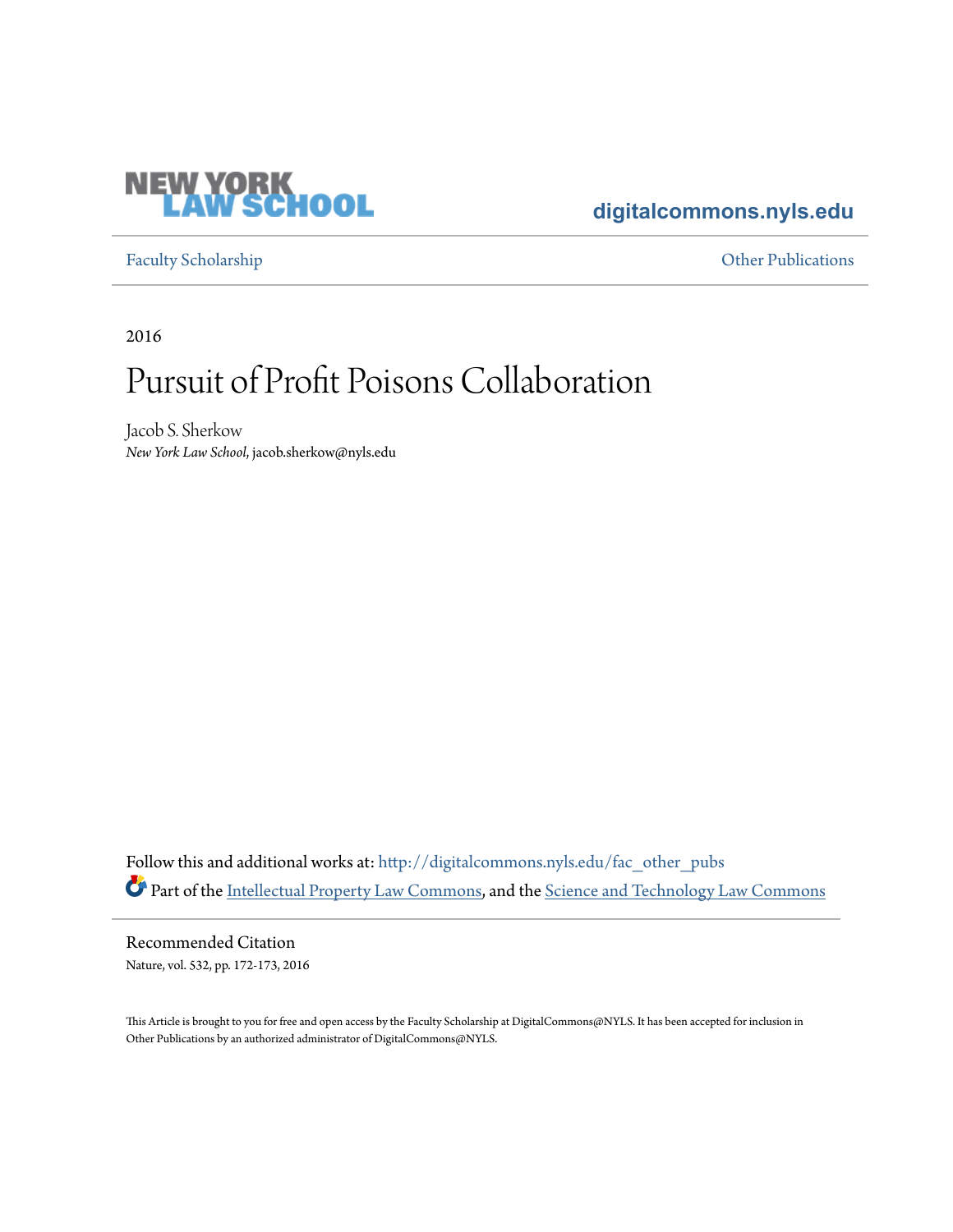

# Pursuit of profit poisons collaboration

The CRISPR–Cas9 patent battle demonstrates how overzealous efforts to commercialize technology can damage science, writes **Jacob S. Sherkow**.

ast month, in an extraordinary dispute<br>before the US Patent and Trademark<br>Office (USPTO), university lawyers<br>laid out their clients' legal strategies for before the US Patent and Trademark Office (USPTO), university lawyers laid out their clients' legal strategies for claiming patents that cover the celebrated gene-editing technology CRISPR–Cas9. Over the next year, the USPTO will receive volumes of evidence centred on who first invented the technology.

Battles over scientific priority are as old as science itself. But the CRISPR–Cas9 patent dispute is unusual because it pits two leading research institutions against one another for the control and industrial development of a foundational technology: the University of California, Berkeley (UC Berkeley), and the Broad Institute of MIT and Harvard in Cambridge, Massachusetts.

As scientific institutions increase their

involvement in the commercialization of research<sup>1</sup>, it is worth considering the potential consequences for science if more institutions follow the path of UC Berkeley and the Broad Institute.

#### HIGH STAKES

In May 2012, researchers at UC Berkeley, led by Jennifer Doudna and her collaborator, Emmanuelle Charpentier (then located at the University of Vienna in Austria) filed a patent application in the United States for CRISPR–Cas9. Seven months later, Feng Zhang, a researcher at the Broad Institute, filed a competing application that covered similar uses of the technology. After Zhang's lawyers requested that his application be fast-tracked, the USPTO awarded one patent to Zhang in April 2014, followed by a

dozen more in the subsequent 12 months. Meanwhile, the application made by Doudna and her colleagues languished.

Last April, Doudna's lawyers requested that the USPTO conduct a specialized legal trial, known as a patent interference, to determine the ownership of the US patents that cover the CRISPR–Cas9 system. This January, the USPTO formally agreed to carry out the proceeding.

One conspicuous aspect of this case, in my opinion, is the degree to which UC Berkeley and the Broad Institute have weighed in on what is essentially a dispute over scientific priority.

The Broad Institute has produced press releases, videos and a slick feature on its website that stress the importance of Zhang's contributions to the development of the CRISPR–Cas9 technology. And earlier this year, the central positioning of Zhang's work in a historical perspective of CRISPR published in *Cell*<sup>2</sup> by the president and director of the Broad Institute, Eric Lander, prompted a storm of angry responses from scientists, including Doudna and Charpentier. Meanwhile, at UC Berkeley, a press release that discussed the potential of CRISPR described Doudna as "the inventor of the CRISPR–Cas9 technology" (see go.nature.com/cm2gvx).

The financial stakes are high. The CRISPR–Cas9 patents are widely viewed to be worth hundreds of millions, if not billions, of dollars. Both organizations have invested directly in spin-off companies that were cofounded by their researchers — the Broad Institute in Editas Medicine, co-founded by Zhang, and UC Berkeley in Caribou Biosciences, co-founded by Doudna. A report submitted by Editas in January to the US Securities and Exchange Commission lists the Broad Institute and other Harvard-affiliated institutions as owning a major equity stake in the company: about 4.2% of its common shares (see go.nature.com/45c1ey).

#### DIFFERENT TIMES

Efforts to commercialize the research output from universities played out differently in the past. Since 1980, US universities have been able to patent the inventions of their researchers, thanks to the Bayh–Dole Act legislation that determines the ownership of intellectual property arising from federally funded research. But for the most part, insti-



 NATURE.COM For more of Nature's coverage on CRISPR, see: nature.com/crispr

tutions have kept their distance from disputes over scientific priority. In fact, after factoring in the costs of filing patents and staffing, university technologytransfer offices have generally been money losers for their institutions<sup>3</sup>.